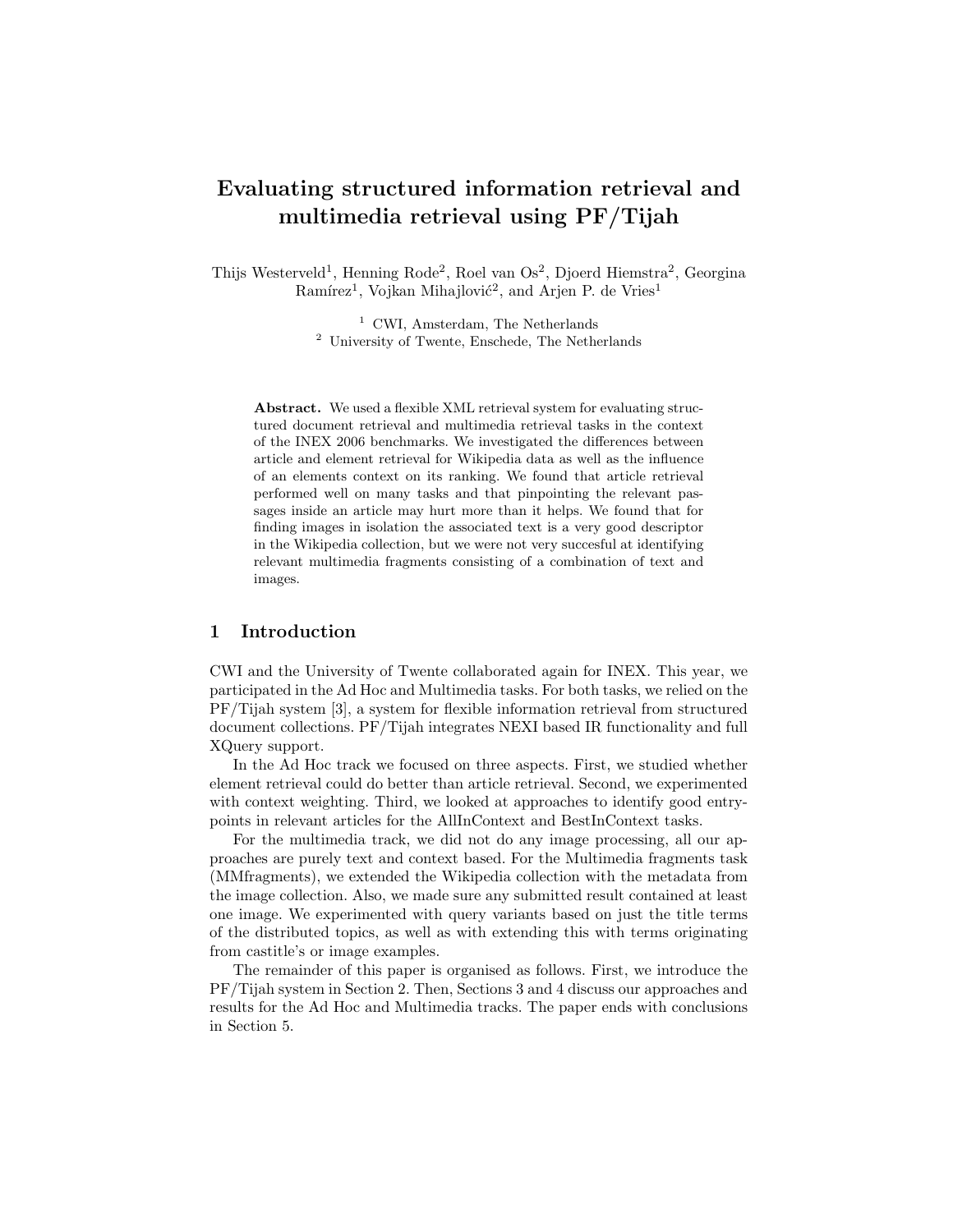# 2 The PF/Tijah System

PF/Tijah is a research project run by the University of Twente with the goal to create a flexible environment for setting up search systems. By integrating the PathFinder (PF) XQuery system [2] with the Tijah XML information retrieval system [4] it combines database and information retrieval technology. The PF/Tijah system is part of the open source release of MonetDB/XQuery developed in cooperation with CWI Amsterdam and the University of München. The system is available from SourceForge.

PF/Tijah includes out-of-the-box solutions for common tasks like index creation, stemming, stopword removal, and result ranking for structured queries (supporting several retrieval models), but it remains the same time open to any adaptation or extension.

The PF/Tijah system has a number of unique features that distinguish it from most other open source information retrieval systems:

- It supports retrieving arbitrary parts of the textual data, unlike traditional information retrieval systems for which the notion of a document or fields need to be defined up front at indexing time. A query can simply ask for any XML tag-name as the unit of retrieval without the need to re-index the collection.
- The system allows complex scoring and ranking of the retrieved results by directly supporting the NEXI query language.

return

pf:tijah-query(\$root, "//html[about(.,IR DB)]//p[about(.,XML)]")

– PF/Tijah embeds NEXI queries as functions in the XQuery language. This way the system supports ad hoc result presentation by means of its query language. For instance, when searching for a special issue of a journal, it is easy to print any information from that retrieval result on the screen in a declarative way (i.e., not by means of a general purpose programming language), such as the special issue title, its date, the editors and the preface. This is simply done by means of XQuery element construction. As another example, we can formulate a query that performs a whole INEX run and gathers the results in the required output format:

```
for $topic in doc("/INEX/topics2006.xml")//inex topic
let $result := tijah-query-id($c, $topic/castitle/text())
return
<topic topic-id=.{$topic/@topic id}">
{ for $r in tijah-nodes($result) return
<result>
<file> { $r/name/@id } </file>
<path> { local:getINEXPath($r) } </path>
\langlersv> \{ tijah-score($result, $r) \} \langle/rsv>
\langleresult> }
</topic>
```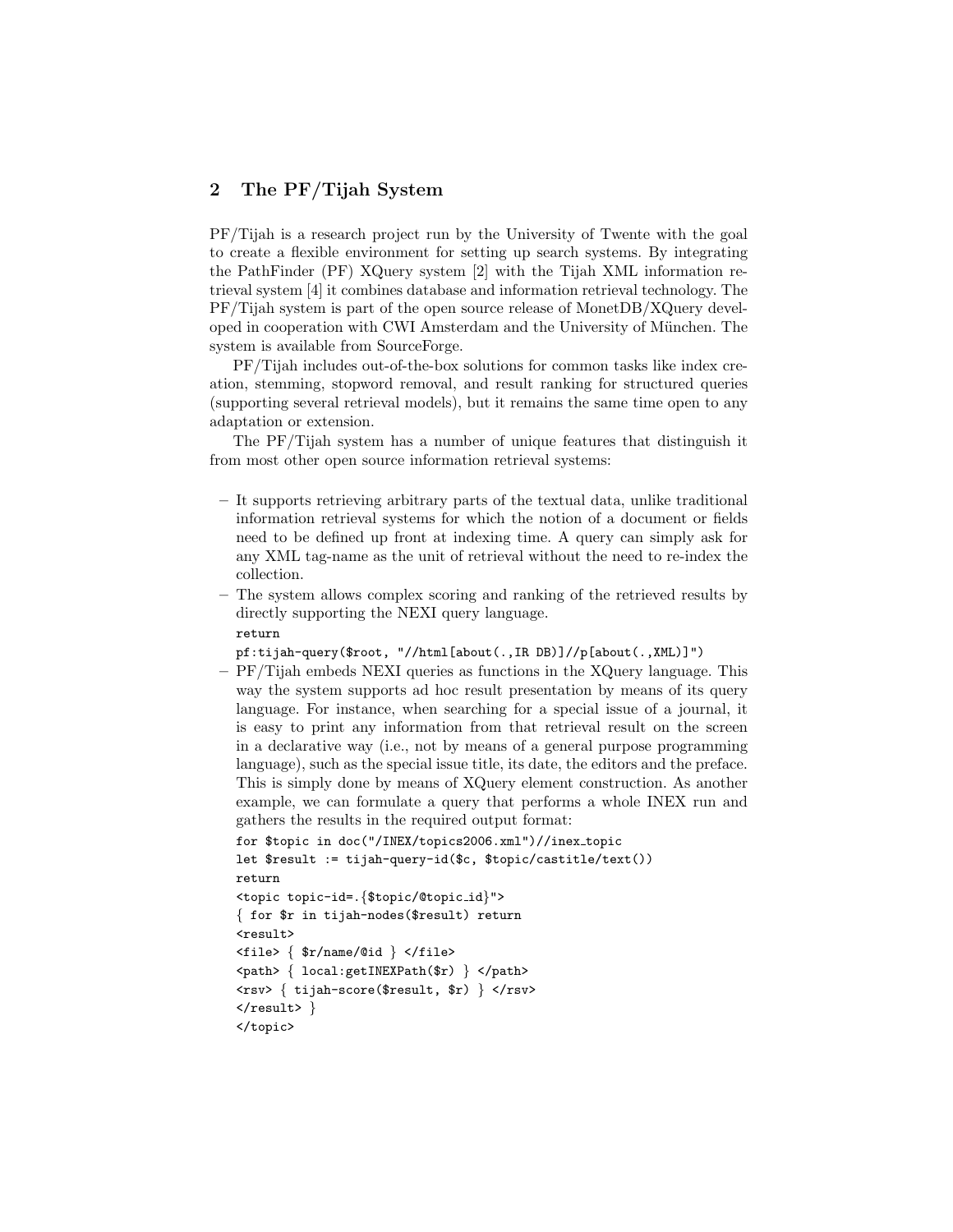$-$  PF/Tijah supports text search combined with traditional database querying, including for instance joins on values. For instance, one could formulate the difficult INEX topic 14 from 2002 in the following way: Find figures that describe the Corba architecture and the paragraphs that refer to those figures. Retrieved components should contain both the figure and the paragraph referring to it. let \$doc := doc("inex.xml") for \$p in tijah-query(\$doc, "//p[about(.,corba architecture)]")

for \$fig in \$p/ancestor::article//fig where \$fig/@id = \$p//ref/@rid return <result> {  $f{fig, fp}$   $\langle$  /result>

Recent developments in the PF/Tijah search module mainly concerned stability, scalability and performance. We can index the current Wikipedia collection in 25 to 30 minutes on a 64 bits machine with a 2Ghz Opteron processor and 8 Gb of memory running Fedora Core 6. Querying times are shown in the following table:

| Simple article query //article[about(., $x$ )] (top 10, ranking only)                         | 2 sec               |
|-----------------------------------------------------------------------------------------------|---------------------|
| Full INEX //article[about(., $x$ )] query (top 1500, INEX results format)  28 sec             |                     |
| Full INEX $\frac{\gamma}{\epsilon}$ [about $\ldots$ x)] query (top 1500, INEX results format) | $ 141 \text{ sec} $ |
| Complete INEX run                                                                             |                     |

# 3 Ad Hoc Track

The characteristics of the Wikipedia collection differ considerably from the IEEE collection used before. This inspired us to test some ideas that seem in particular suitable for this new collection, but also to revisit some of the approaches that were successful on IEEE and to test how well these techniques work on a very different set of documents. We studied element vs. article retrieval, context weighting and the entry-point tasks, each of these is discussed in a separate subsection below, but first we discuss our general approach.

### 3.1 Approach

For all our submissions, we employed the PF/Tijah system. We indexed the entire Wikipedia collection, without removing any structural information. The index was stemmed and stopwords were removed. All our submissions are based on the XML variant of the unigram language modelling approach to information retrieval [4]. Elements are scored based on a mixture of foreground or document statistics and background or collection statistic. When we need to combine information from different levels in the hierarchy, for example for queries like //article[about(.,X)]//\*[about(.,Y)] we use a product of the element scores. All elements always have a score greater than zero because of the background statistics. Therefore, the product based combination functions as a weak AND.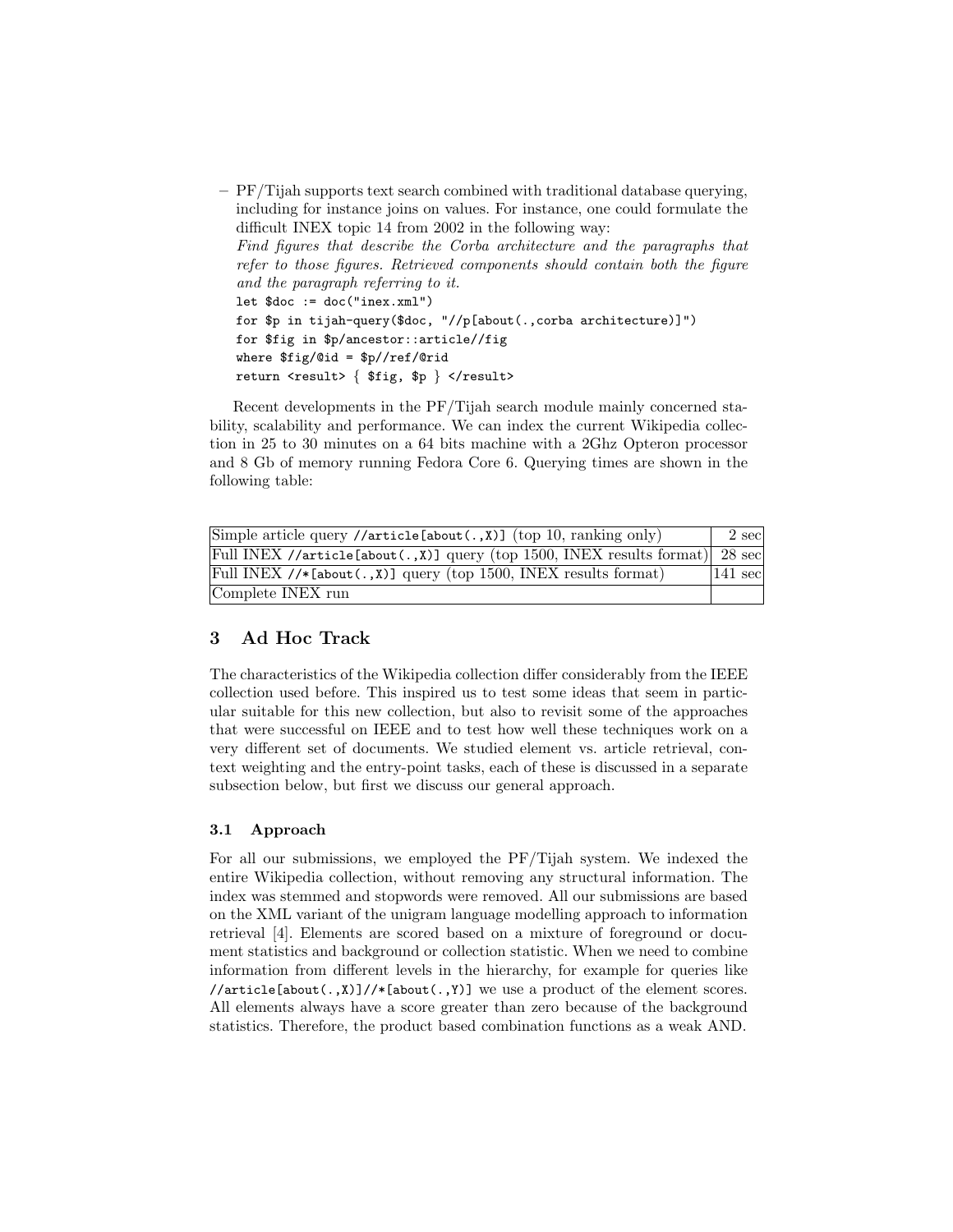We believe it is useless to show the same information twice to a user, and thus removed overlap from all our runs. As a result, all our runs can be interpreted as submissions for the Focused task and that's how we evaluate them below. Our focused runs are constructed from (thorough) pure language modelling runs, by iteratively going down the ranked lists and removing all lower ranked ancestor and descendant of a retrieved element.

#### 3.2 Element vs. Article retrieval

The IEEE collection contains mainly lengthy documents where it makes sense to retrieve parts rather than the whole document. For the Wikipedia collection this is the case to a much lesser extend. Wikipedia documents tend to be short and focused. Moreover, a substantial amount of real Wikipedia queries has a corresponding Wikipedia document whose title matches the query exactly. This indicates that for many queries, an entire document may be a good answer. We investigated this by comparing document retrieval and element retrieval approaches. To this end, we ran two types of title only queries against our PF/Tijah system:

– //article[about(.,\$title)] – //\*[about(.,\$title)]

Where \$title is replaced by the terms from the  $\text{title}$  field. The results for these runs on the Focused task are shown in Figure 1.



Fig. 1. Element vs. Article retrieval, normalised Cumulated Gain (overlap: on, quantisation: strict)

The runs are indistinguishable, indicating it makes no difference whether we retrieve full articles, or unrestricted elements. If we look closer at the retrieved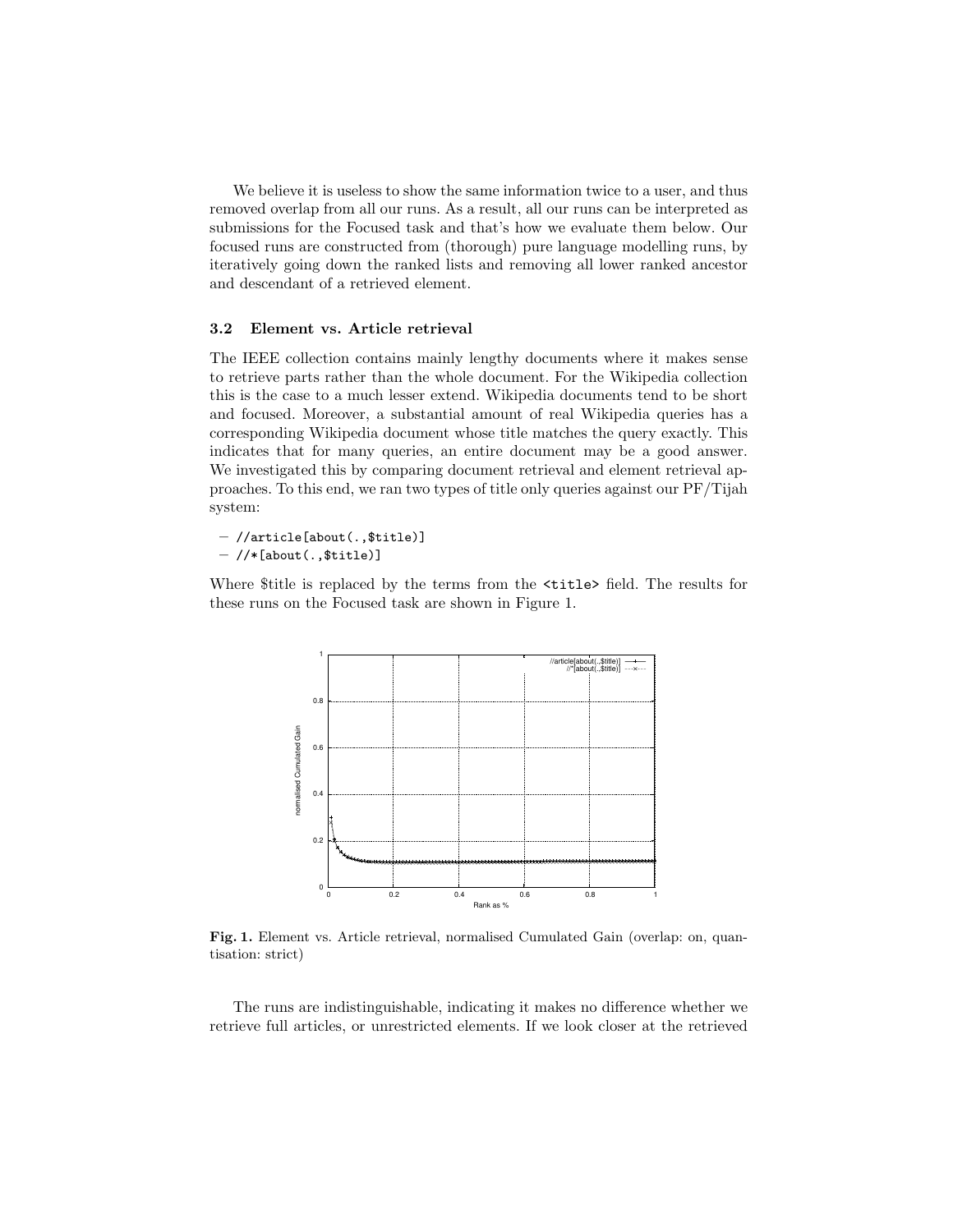elements, this makes sense. Figure 2a shows the element types we retrieved most in the element run. Almost half of the elements we retrieve are either body or article, and thus very close to full documents. Another 11% of the retrieved elements are of type collectionlink, and point indirectly to another article. We did not exploit this indirection, but these numbers indicate that effectively our element run was mainly pointing at full documents rather than smaller parts. This does not mean element retrieval is useless in this collection, though. Many of the relevant elements are of a much finer granularity, 45% of the relevant items are either paragraphs  $(p)$  or sections (section) (see Figure 2b).

| $32.5\%$ body                                    | $32.7\%$ p                     |  |
|--------------------------------------------------|--------------------------------|--|
| $17.3\%$ p                                       | $12.4\%$ section               |  |
| $16.3\%$ article                                 | $9.0\%$ item                   |  |
| $11.2\%$ section                                 | $8.4\%$ emph <sub>3</sub>      |  |
| $11.0\%$ collectionlink                          | $6.3\%$ emph <sub>2</sub>      |  |
| Most retrieved element<br>types with element run | Most relevant element<br>types |  |
| a                                                | h                              |  |

Fig. 2. Element types. Most retrieved in element run (//\*[about(.,\$title)]) (a) and most relevant (b) element types

#### 3.3 Context weighting

Previous INEX results have shown that it is important to take an element's context into account. In particular article weighting has been successful [1, 4]. Article weighting takes the article context of an element into account; good elements in good articles will be ranked higher than good elements in bad articles. We investigated whether article weighting is useful for element retrieval in the new Wikipedia collection.

In addition, articles in wikipedia have a clear and concise title, which may help in identifying relevant articles. We experimented with using this name together with the article content for article retrieval (and as a side-effect for setting the context for element retrieval).

We compared article retrieval with and without names<sup>3</sup>:

```
– //article[about(.,$title)]
```
– //article[about(.,\$title) OR about(.//name,\$title)]

And we experimented with article weighting:

– //\*[about(.,\$title)]

<sup>&</sup>lt;sup>3</sup> A limited preliminary study indicated an disjunctive combination of article content and name performs better than a conjunctive combination.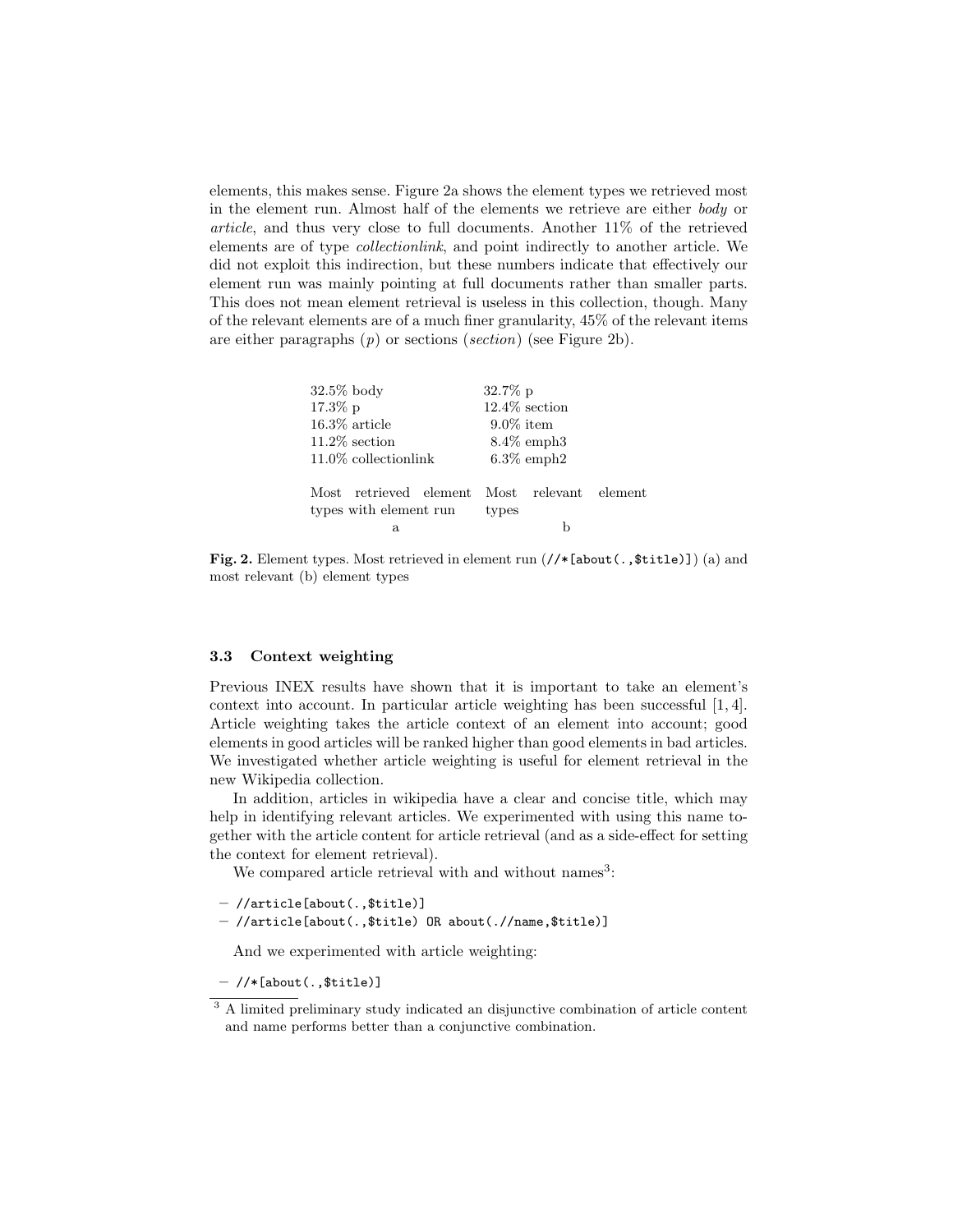– //article[about(.,\$title) OR about(.//name,\$title)]//\*[about(.,\$title)]

Figure 3 and 4 show the results for name and article context respectively. Context and article weighting appear to have no influence on retrieval effectiveness. Thus context appears to be less influential than in the IEEE collection.



Fig. 3. Normalised Cumulative Gain for article and article OR name runs.

### 3.4 Entrypoint tasks

We submitted some basic runs for both the AllInContext and the BestInContext tasks. These submissions started from top 1500 focused runs without overlap.

For AllInContext we grouped the retrieved elements by article and scored the articles by aggregating the element scores (for top 1500 elements only). We experimented with both maximum and average as aggregation functions. Within each article, we simply kept all elements that made it to the top 1500 of the original focused run. Thus, our AllInContext runs are nothing more than a re-ordering of the Focused run.

For BestInContext we did something similar. Again, we group by article, but now we order articles by the sum of the element scores, since we want articles with a lot of good material on top. Our assumption is a user wants to see all relevant passages in an article, thus as a best entry point, we simply returned the first element in document order that was in the focused top 1500. We did not extend our best entry point run with articles that did not made it to the focused top 1500, thus our BestInContext runs typically contain fewer than the allowed 1500 entry-points.

The approach was applied to both the plain and article weighted elements runs. Figure reffig:AiC shows our results in the AllinContext task. The two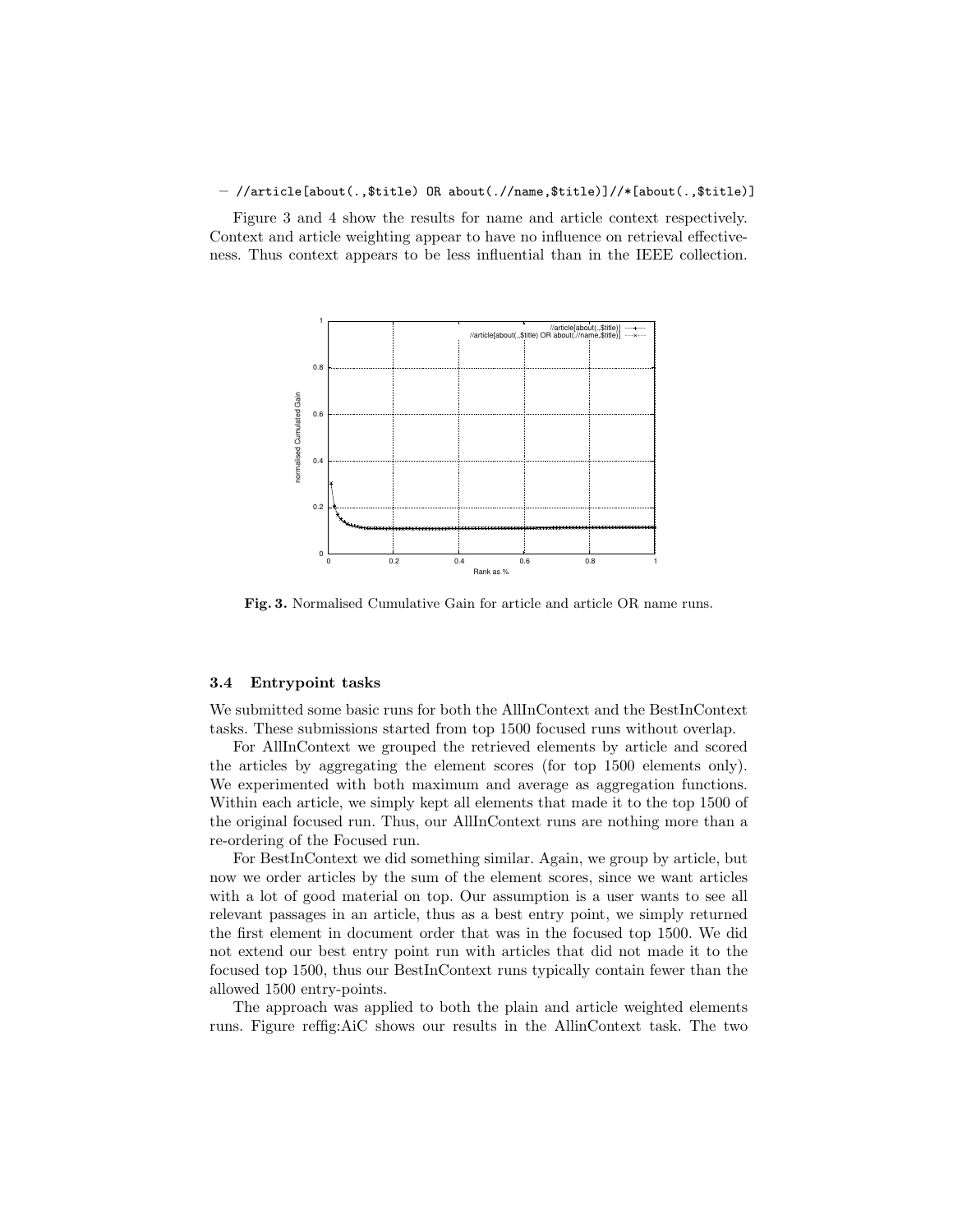

Fig. 4. Normalised Cumulative Gain for  $/\prime^*$  runs with and without article weighting.

element runs (ARTorNAME\_STAR\_AVG and ARTorNAME\_STAR\_MAX) are indistinguishable. The article run (ARTorNAME) is clearly better. Apparently, in this collection, selecting the best elements inside an article is still a hard task, and the best strategy is to simply return the entire article. Similar results were found on the BestInContext task:

# 4 Multimedia Track

The CWI/Utwente participation in the multimedia track is without any image processing; all our submitted runs are purely text based. Still, we adapted our runs to cater for the multimedia information needs. We augmented the Wikipedia collection with metadata, we filtered the results for images and we added some knowledge about the example images to our queries. Below these approaches are discussed in detail.

### 4.1 Augmenting the collection with image metadata

The MMfragments is similar to the Ad Hoc track in that it asks for fragments from the Wikipedia collection. The main difference is that the information needs in this task have a clear multimedia character. The idea is that a system would return fragments containing relevant images together with relevant text. The PF/Tijah system and the Language Models used are designed for returning relevant (structured) text. To be able to work with images, we tried to get extra textual information in, to help us decide which are the relevant images. We did this by adding text from the image metadata document as available in the Multimedia images (MMimages) collection. Each  $\langle$  image  $\rangle$  tag in the collection is augmented with the corresponding metadata from the MMimages collection.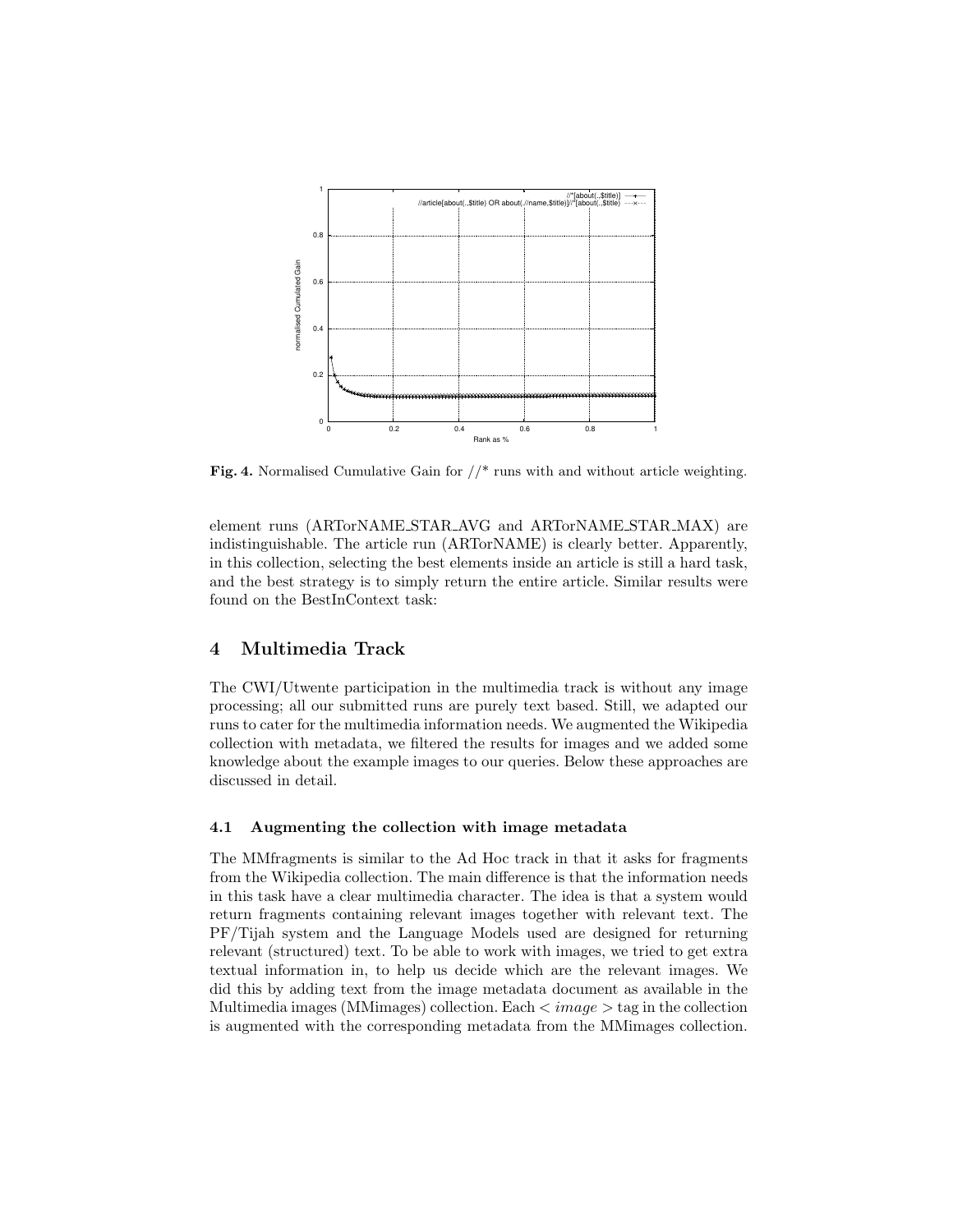

Fig. 5. AllinContext, generalised precision/recall: cwi/utwente compared to the competition.

We did not try to separate names, users and captions, we simply added the contents of the entire metadata document as text under the image tag.

### 4.2 Filtering results

Since the MMfragments deals with multimedia information needs, it seems wise to return only fragments that contain images. We made sure this was the case by filtering our results. Not all  $\langle image \rangle$  tags in the Wikipedia correspond to images that are actually part of the INEX multimedia collections; images that are not part of these collections will not be visible to users during assessments. Therefore, we also removed all results that contained references to images that are not in the collection. This way, we made sure all our returned fragments contain at least one visible image from the multimedia collections.

#### 4.3 Experiments

We participated in the MMfragments and MMimages tasks. For both tasks, we experimented with relatively simple text only queries, aiming to show that text only queries can be competitive. Below we discuss our experimental results.

MMfragments For MMfragments we submitted one full article run and three element runs. For the element runs, we did not directly use the given castitle, but we experimented with runs of the form:  $\ell$  (about  $(.,\mathbf{x})$ ), where X contained some set of terms taken from the topic. We experimented with the following sets of terms:

### STAR\_TITLE the title field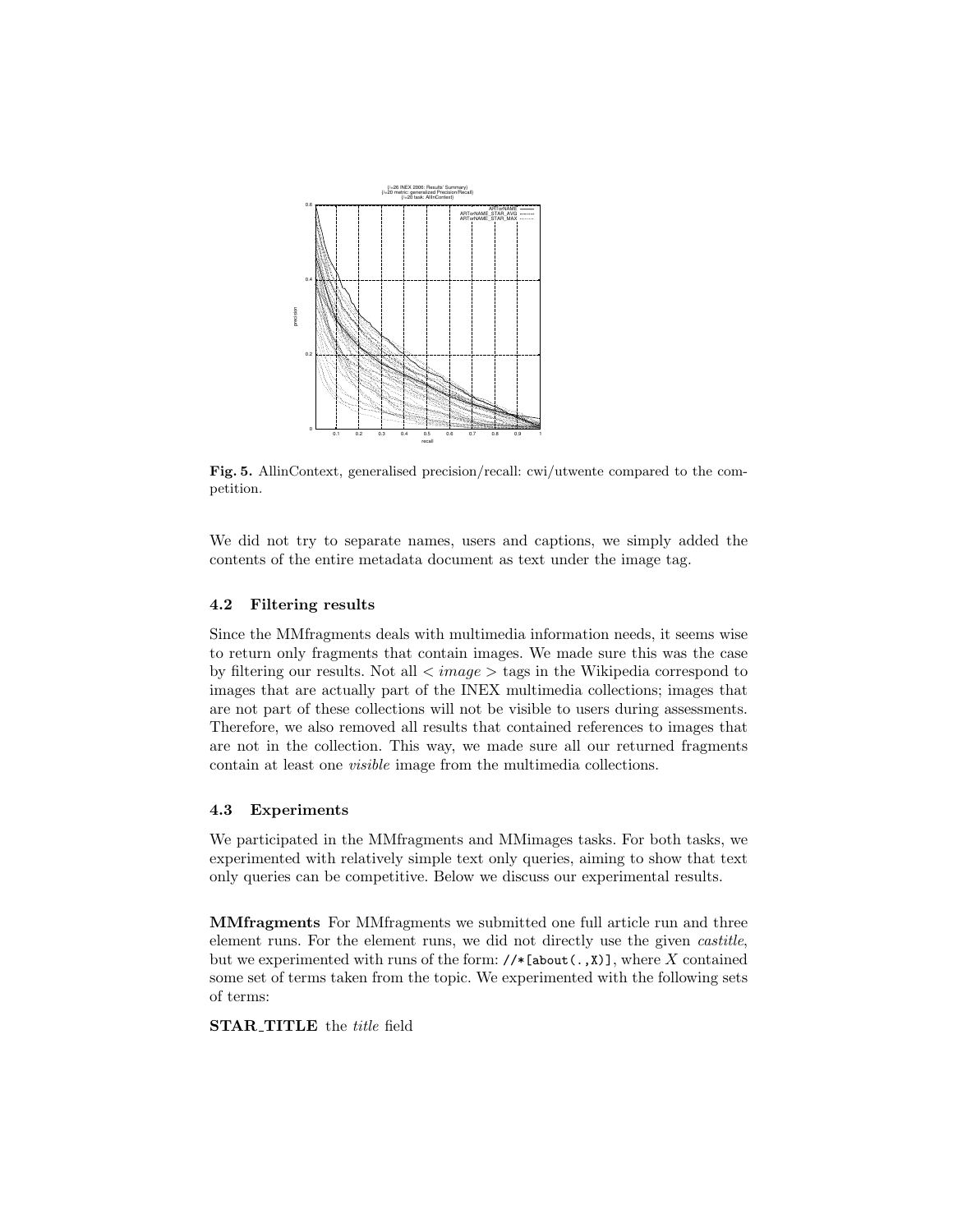- CAS noMM the terms from the castitle field without the visual examples and concepts
- CAS MMtext the terms from the castitle field plus the textual terms from the example images metadata documents (again no concepts).

The article run (ART\_TITLE), was based on the title field of the topic only.

These queries were run against the augmented collection and the results were filtered to make sure all returned fragments contain images from the collection. The results are very disappointing; with mean average effort precision values of around 0.001. The main reason for this is that –like in the Ad Hoc task– we remove overlap from the results. This means we submitted Focused runs, while the results are evaluated using the thorough setting. The results for our thorough runs that still contain overlap show median performance, see Figure 6.



Fig. 6. MMfragments results: cwi/utwente runs compared to competition.

MMimages For MMimages, we submitted two very basic runs:

article-title An article run, only using the title field of the topic:

- article[about(.,\$title)]
- cas-noMM A castitle run ignoring the visual hints, we removed all image examples and concept references from the NEXI query.

Figure 7 shows these basic runs give highly competitive performance on the MMimages task. Clearly it is har to beat a text only baseline on this task.

# 5 Conclusion

PF/Tijah was used at INEX for the first time. The flexibility of the system and the ease with which it allows the modification and combination of XML data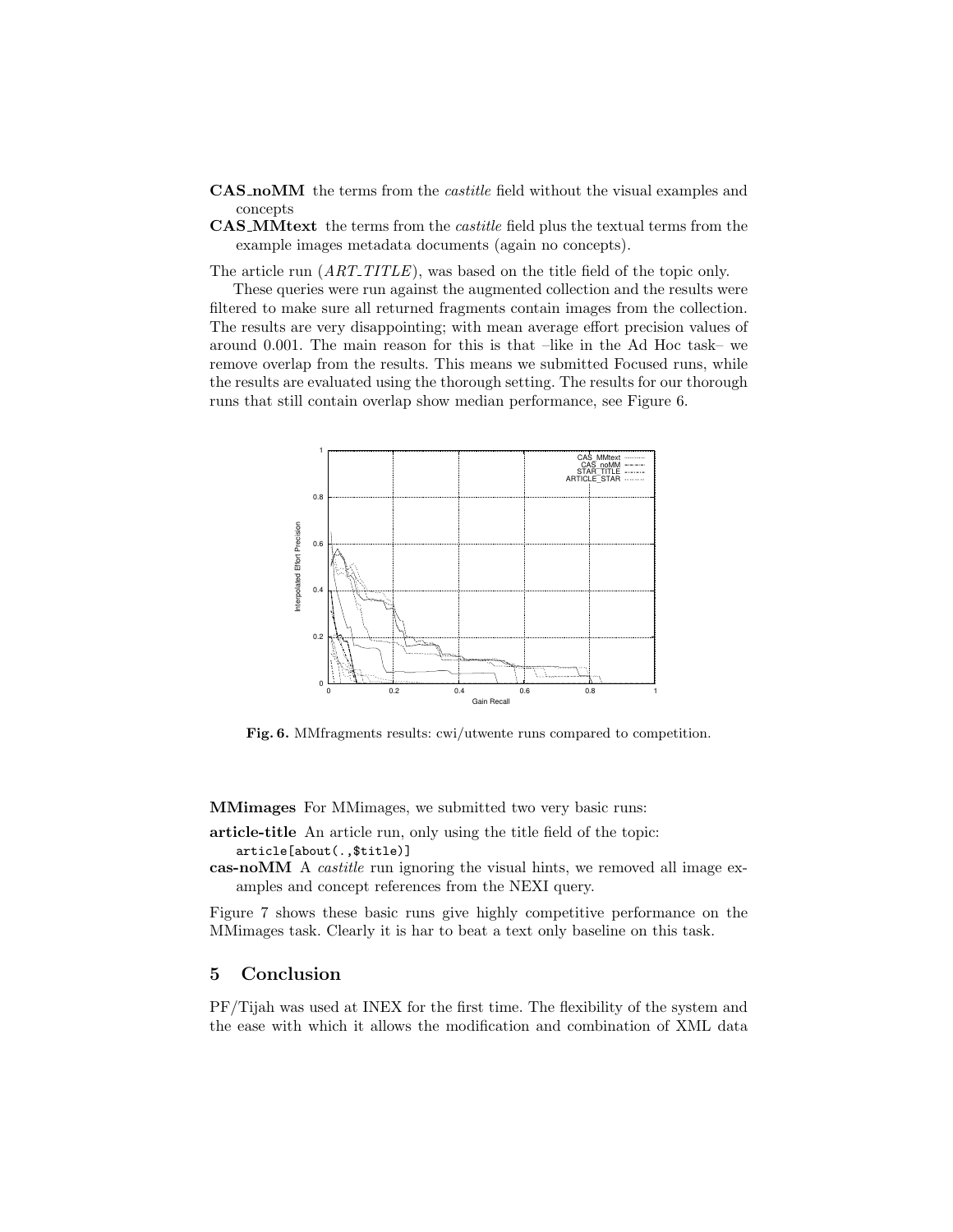

Fig. 7. MMimages results: cwi/utwente runs compared to the competition.

makes it a very useful tool for (XML) IR experiments. For short article only queries, the system is reasonably fast; for larger queries it takes a bit longer, but for IR experiments, this is still acceptable.

Without adapting the models we used for the IEEE collection in previous years, the unigram language modelling approach retrieves elements that are often (almost) complete articles or links to them. Moreover, for the AllInContext and BestInContext tasks, the tasks most close to a realistic setting and to the way the assessment procedure is set-up, retrieving complete articles rather than smaller elements appears to be a useful strategy. Still, among the known relevant elements are many smaller elements like paragraphs and sections. Perhaps these smaller relevant elements appear in clusters. Further study is needed to investigate whether this explains the success of the article retrieval strategies.

Our text only approach to multimedia retrieval was very successful on the MMimages task, but less so on the MMfragments task. Perhaps a smarter way of filtering the results is needed to retrieve the appropriate multimedia fragments.

### References

- 1. P. Arvola, M. Junkkari, and J. Kekäläinen. Generalized contextualization method for xml information retrieval. In CIKM '05: Proceedings of the 14th ACM international conference on Information and knowledge management, pages 20–27, New York, NY, USA, 2005. ACM Press.
- 2. P. Boncz, T. Grust, M. van Keulen, S. Manegold, J. Rittinger, and J. Teubner. Monetdb/xquery: a fast xquery processor powered by a relational engine. In SIGMOD '06: Proceedings of the 2006 ACM SIGMOD international conference on Management of data, pages 479–490, New York, NY, USA, 2006. ACM Press.
- 3. D. Hiemstra, H. Rode, R. van Os, and J. Flokstra. Pftijah: text search in an XML databases system. In Proceedings of the 2nd International Workshop on Open Source Information Retrieval (OSIR), 2006.